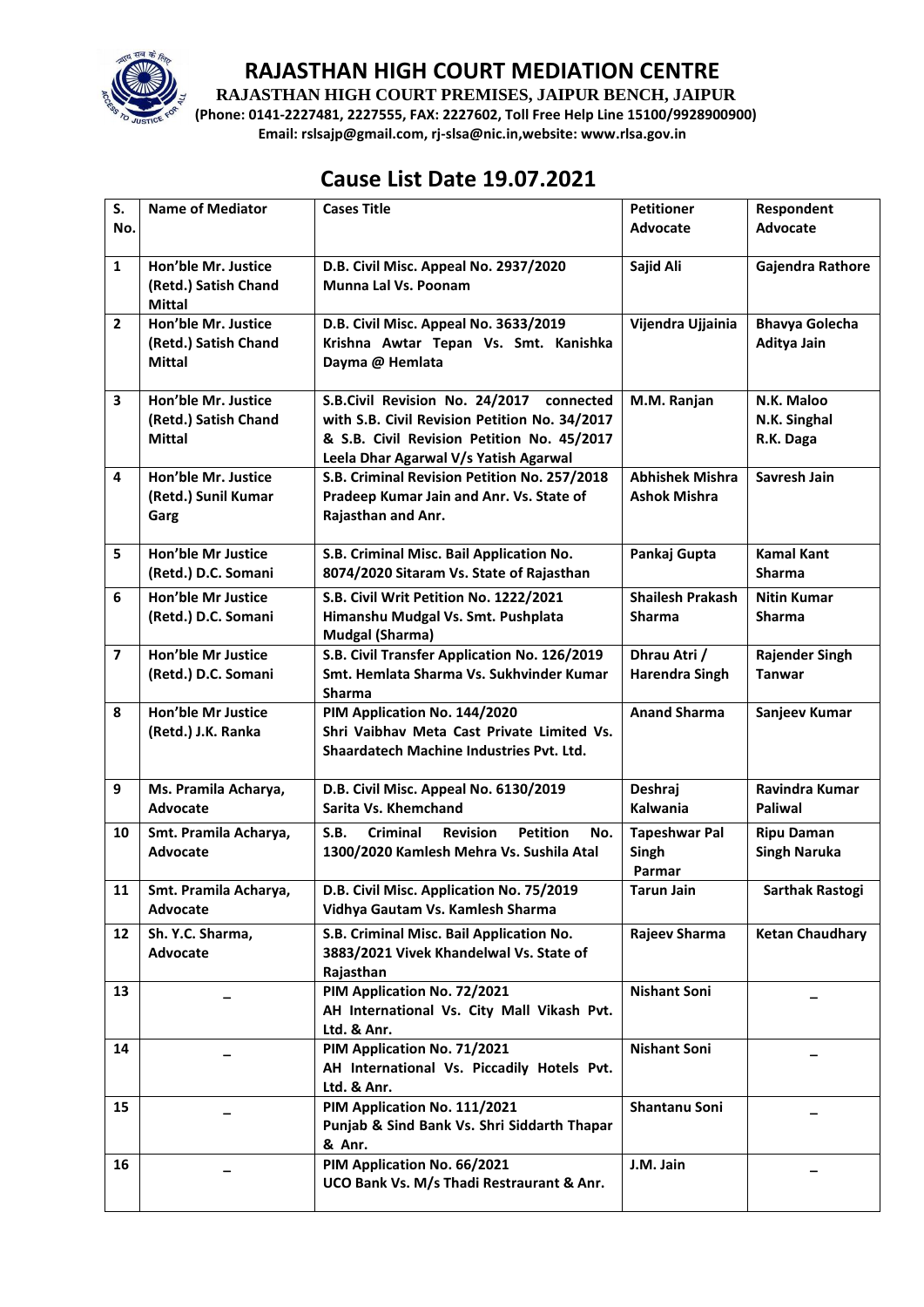

**RAJASTHAN HIGH COURT PREMISES, JAIPUR BENCH, JAIPUR**

**(Phone: 0141-2227481, 2227555, FAX: 2227602, Toll Free Help Line 15100/9928900900) Email: rslsajp@gmail.com, rj-slsa@nic.in,website: www.rlsa.gov.in**

| 17 | PIM Application No. 78/2021<br>M/s Om Gayatri Construction Company Vs.<br>Apollo Animal Medical Group Trust & Anr.      | Shashi Kant<br>Saini      |  |
|----|-------------------------------------------------------------------------------------------------------------------------|---------------------------|--|
| 18 | PIM Application No. 53/2021<br>DB Corp Ltd. Vs. VN Buildtech Private<br>Limited                                         | <b>Prateek</b><br>Kedawat |  |
| 19 | PIM Application No. 104/2021<br>M/s Kishna Exports International Vs. Inmark<br><b>Retail Private Limited &amp; Anr.</b> | <b>Mohit Tantia</b>       |  |

**Learned Advocates are requested to get such matters referred to Mediation Centre, which in their opinion can be mutually settled by the parties on persuasion by trained Mediators, especially the matters arising out of matrimonial/ family disputes – divorce petitions, maintenance, custody of children, suit for injunction and/or declaration, partition, specific performance, recovery of possession, money suits, disputes between the landlord and tenant, Negotiable Instruments Act, Company matters and the matters of like nature. Learned Advocates may also provide the list of such cases to the Registrar (Judicial) Hon'ble Rajasthan High Court, Bench at Jaipur.** 

 **By Order** 

 **Special Secretary (Mediation & Arbitration) Rajasthan State Legal Services Authority** ا **Jaipur** کان است که از این است که از این است که از این است که از این است که از این است که از این است که از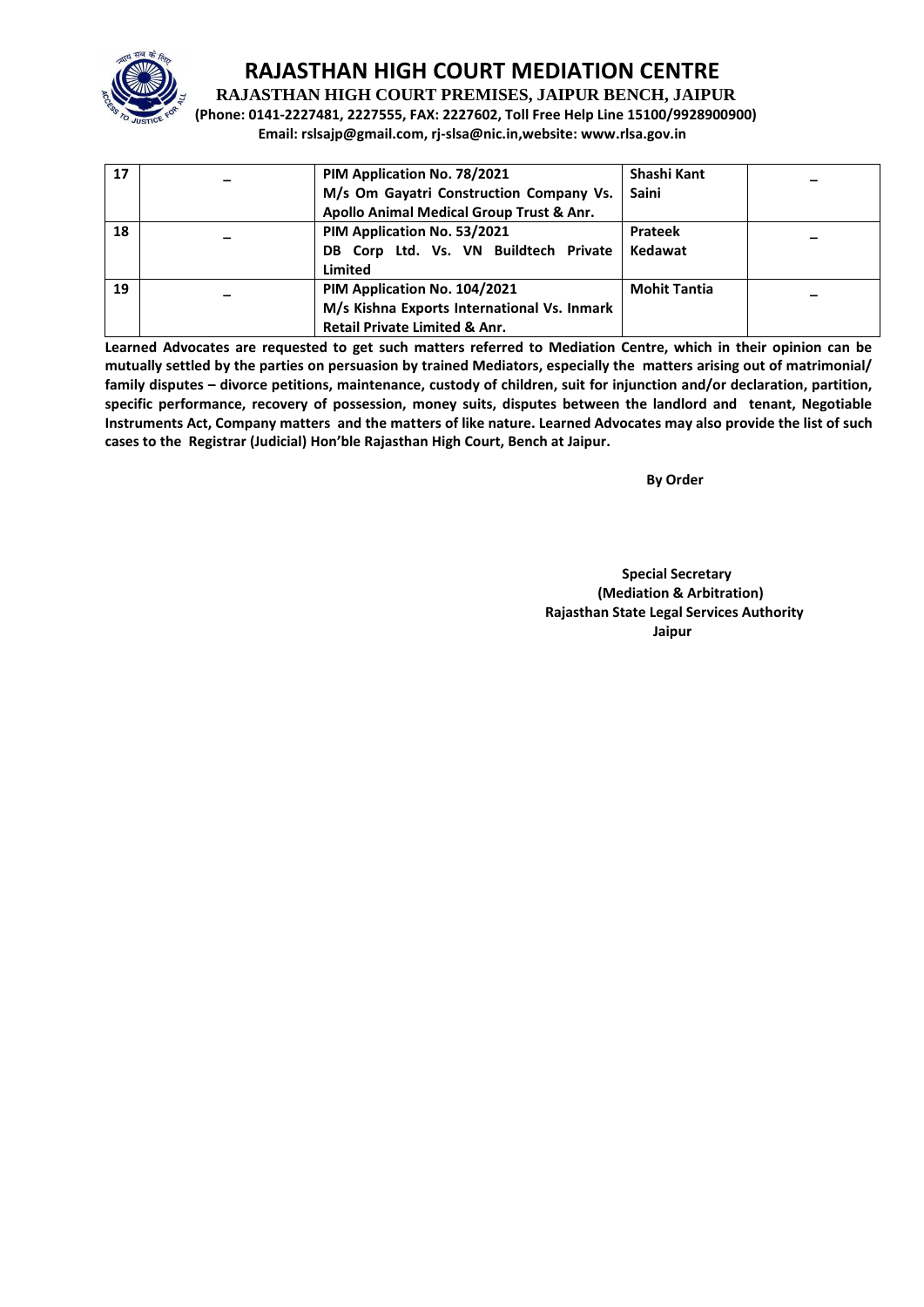

**RAJASTHAN HIGH COURT PREMISES, JAIPUR BENCH, JAIPUR**

**(Phone: 0141-2227481, 2227555, FAX: 2227602, Toll Free Help Line 15100/9928900900) Email: rslsajp@gmail.com, rj-slsa@nic.in,website: www.rlsa.gov.in**

# **Cause List Date 20.07.2021**

| S.               | <b>Name of Mediator</b>               | <b>Cases Title</b>                                                             | <b>Petitioner</b>           | Respondent                          |
|------------------|---------------------------------------|--------------------------------------------------------------------------------|-----------------------------|-------------------------------------|
| No.              |                                       |                                                                                | <b>Advocate</b>             | <b>Advocate</b>                     |
| $\mathbf{1}$     | Sh. Gyan Prakash                      | D.B. Civil Misc. Appeal No. 761/2020                                           | <b>Shashank</b>             | Namo Narayan                        |
|                  | Pandey, RHJS (Retd.)                  | Smt. Sulekha Kanwar Vs. Shri Abhay Singh                                       | Sharma                      | Sharma /                            |
|                  |                                       | Charan                                                                         |                             | <b>Banwari Lal</b>                  |
| $\overline{2}$   | Sh Gyan Prakash                       | D.B. Civil Misc. Appeal No. 1876/2020                                          | <b>Arun Singh</b>           | <b>Sharma</b><br><b>Dhoop Singh</b> |
|                  | Pandey, RHJS (Retd.)                  | <b>Babita Vs. Vikash</b>                                                       | <b>Shekhawat</b>            | Poonia                              |
|                  |                                       |                                                                                |                             |                                     |
| 3                | Sh Gyan Prakash                       | D.B. Civil Miscellaneous Appeal No.                                            | <b>Rajesh Sharma</b>        | Hari Kishan                         |
|                  | Pandey, RHJS (Retd.)                  | 3697/2014 Smt. Maya Saini Vs Jagdish Saini                                     |                             | <b>Sharma</b>                       |
| 4                | Smt. Kamla Jain,                      | S.B. Civil First Appeal No. 423/2010                                           | R.K. Mathur                 | G.S. Rathore                        |
|                  | <b>Advocate</b>                       | Smt. Indra Gupta and Others Vs. Pradeep                                        |                             |                                     |
|                  |                                       | Kumar connected with S.B. Civil First Appeal                                   |                             |                                     |
|                  |                                       | No. 203/2011                                                                   |                             |                                     |
| 5                | Smt. Kamla Jain,                      | D.B. Civil Misc. Appeal No. 866/2015                                           | <b>Dhruv Atri</b>           | <b>Rohan Agarwal</b>                |
|                  | <b>Advocate</b>                       | Smt. Sushila Devi Vs. Suresh Kumar and                                         | <b>Harendra Singh</b>       | Rajat Ranjan                        |
|                  |                                       | Another                                                                        | Sinsinwar                   |                                     |
| 6                | Smt. Kamla Jain,                      | D.B. Civil Misc. Appeal No. 1893/2017 Smt.                                     | <b>Timan Singh</b>          | <b>Tarun Jain</b>                   |
|                  | <b>Advocate</b>                       | Seema Sharma Vs. Vinod connected with<br>D.B. Civil Misc. Appeal No. 1870/2017 |                             |                                     |
| $\overline{7}$   | Sh. Vinodi Lal Mathur,                | S.B. Criminal Revision Petition No. 334/2020                                   | <b>Yogesh Kumar</b>         | <b>Rahul Agarwal</b>                |
|                  | <b>Advocate</b>                       | Deepak Verma Vs. Smt. Suman Verma                                              | <b>Tailor</b>               |                                     |
| 8                | Sh. Vinodi Lal Mathur,                | D.B. Civil Misc. Appeal No. 198/2020                                           | Raj Kumar Gaur              | <b>Sunil Kumar</b>                  |
|                  | Advocate                              | connected with D.B. Civil Misc. Appeal No.                                     |                             | Singodiya                           |
|                  |                                       | 454/2020 Smt. Suman Devi Vs. Balbir                                            |                             |                                     |
|                  |                                       |                                                                                |                             |                                     |
| $\boldsymbol{9}$ | Sh. Alok Garg, Advocate               | D.B. Civil Misc. Appeal No. 765/2020 Smt.                                      | <b>Vikas Sharma</b>         | Janardan Pandit                     |
|                  |                                       | Taruna Vs. Rajesh                                                              |                             | Garge                               |
| 10               | Sh. Alok Garg,                        | D.B. Civil Misc. Appeal No. 2726/2018                                          | <b>Mahesh Gupta</b>         | A.C. Upadhyay                       |
|                  | Advocate                              | Mukut Bihari Gupta @ Sandeep Vs. Smt.                                          |                             |                                     |
|                  |                                       | Sunita Khandelwal @ Sonu                                                       |                             |                                     |
| 11               | Sh. Alok Garg,                        | S.B. Civil Misc. Appeal No. 66/2021                                            | Raj Kamal Gaur              | <b>Vikas Jain</b>                   |
|                  | Advocate                              | Rahul Kumar Vs. Smt. Vishal @ Sonu                                             |                             |                                     |
| 12               | Sh. Pankaj Gupta,                     | D.B. Civil Misc. Appeal No. 4865/2019                                          | <b>Shree Ram</b>            | <b>Subodh Kumar</b>                 |
|                  | <b>Advocate</b>                       | Kamlesh Mehra Vs. Smt. Rajesh Bai                                              | <b>Dhakar</b>               | <b>Sharma</b>                       |
|                  |                                       |                                                                                |                             |                                     |
| 13               | Sh. Satish Kumar<br>Awasthi, Advocate | D.B. Civil Misc. Appeal No. 1145/2021<br>Smt. Kriti Vs. Vikas Kumar Swami      | <b>Ankit Sharma</b>         | Rajat Ranjan                        |
|                  |                                       |                                                                                |                             |                                     |
| 14               |                                       | PIM Application No. 41/2021<br>Anokhi Builders Private Limited Vs. Director,   | Jitendra<br><b>Mitrucka</b> |                                     |
|                  |                                       | Department of Archaeology & Museums &                                          |                             |                                     |
|                  |                                       | Anr.                                                                           |                             |                                     |
| 15               |                                       | PIM Application No. 109/2021                                                   | Dinesh Kala                 |                                     |
|                  |                                       | Incas International Vs. M/s Indargo Foods                                      |                             |                                     |
|                  |                                       | Pvt. Ltd.                                                                      |                             |                                     |
| 16               |                                       | PIM Application No. 110/2021                                                   | <b>Alok Garg</b>            |                                     |
|                  |                                       | Sutram Vs. Keshav Garments & Anr.                                              |                             |                                     |
| 17               |                                       | PIM Application No. 106/2021                                                   | Jitendra                    |                                     |
|                  |                                       | M/s Amarnath Foods Private Limited Vs.                                         | Mitrucka                    |                                     |
|                  |                                       | M/s Neha Enterprises                                                           |                             |                                     |